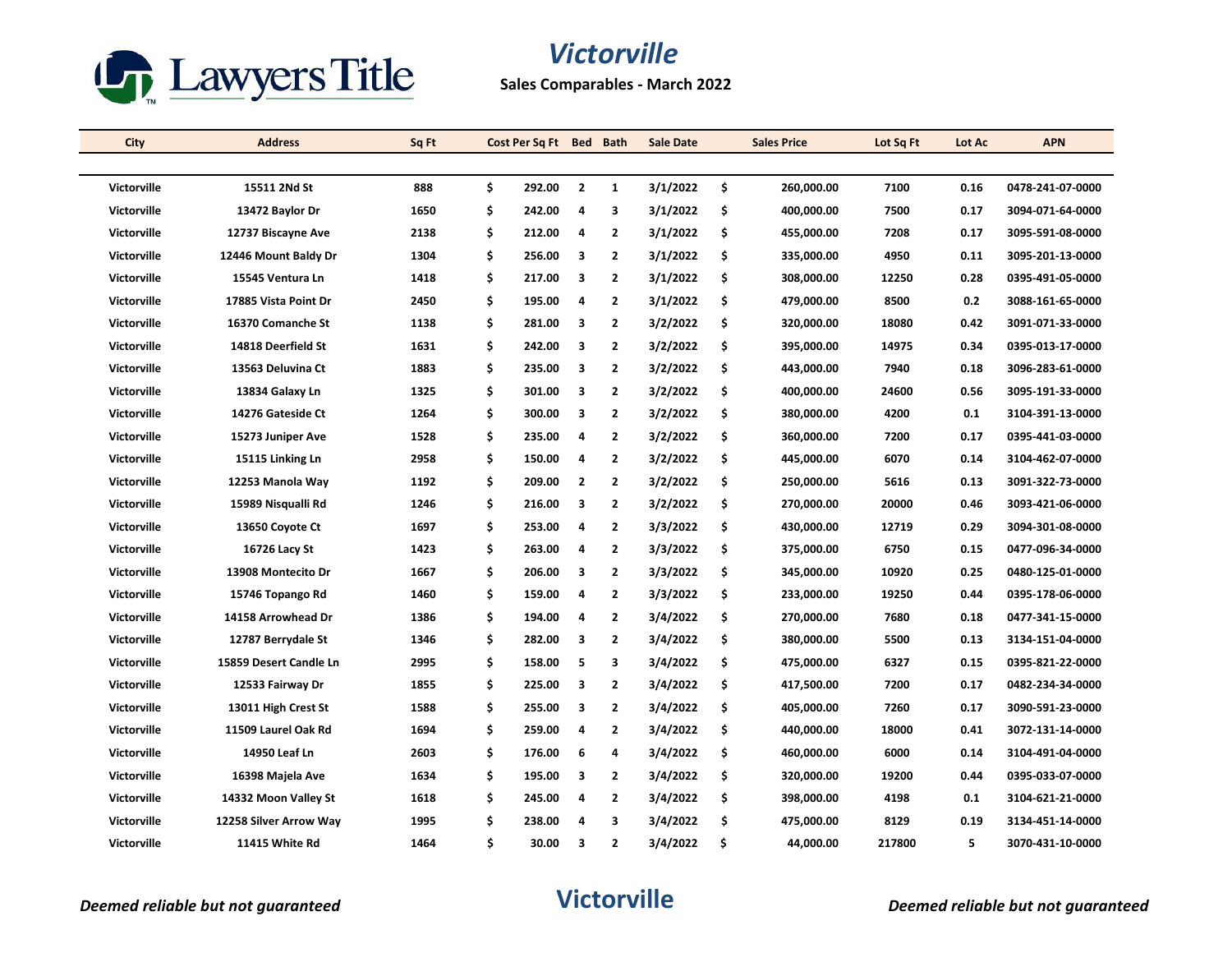

| City               | <b>Address</b>          | Sq Ft |    | Cost Per Sq Ft Bed |                | <b>Bath</b>    | <b>Sale Date</b> |     | <b>Sales Price</b> | Lot Sq Ft | Lot Ac | <b>APN</b>       |
|--------------------|-------------------------|-------|----|--------------------|----------------|----------------|------------------|-----|--------------------|-----------|--------|------------------|
|                    |                         |       |    |                    |                |                |                  |     |                    |           |        |                  |
| <b>Victorville</b> | 12795 Amberwood Ln      | 1637  | \$ | 244.00             | 3              | $\overline{2}$ | 3/7/2022         | \$  | 400,000.00         | 7200      | 0.17   | 0482-112-06-0000 |
| Victorville        | 12559 Autumn Leaves Ave | 1426  | \$ | 231.00             | $\overline{2}$ | $\overline{2}$ | 3/7/2022         | \$  | 330,000.00         | 7200      | 0.17   | 0482-211-11-0000 |
| Victorville        | 12844 Brandon St        | 3333  | \$ | 153.00             | 6              | 3              | 3/7/2022         | \$  | 510,000.00         | 7232      | 0.17   | 3134-051-29-0000 |
| <b>Victorville</b> | 14672 Green River Rd    | 1268  | \$ | 292.00             | 3              | $\overline{2}$ | 3/7/2022         | \$  | 371,000.00         | 4050      | 0.09   | 3104-382-38-0000 |
| Victorville        | 14922 Hopland St        | 1569  | \$ | 146.00             | з              | 2              | 3/7/2022         | \$  | 230,000.00         | 18000     | 0.41   | 0395-051-24-0000 |
| <b>Victorville</b> | 9867 4Th St             | 1850  | Ś  | 256.00             | 4              | $\overline{2}$ | 3/8/2022         | \$  | 475,000.00         | 103237    | 2.37   | 3071-051-05-0000 |
| Victorville        | 12806 Bermuda Dunes Dr  | 1396  | \$ | 250.00             | 3              | $\overline{2}$ | 3/8/2022         | \$  | 350,000.00         | 7560      | 0.17   | 0482-091-10-0000 |
| <b>Victorville</b> | 13196 Cabazon Way       | 2199  | \$ | 190.00             | 4              | 4              | 3/8/2022         | \$  | 420,000.00         | 6534      | 0.15   | 3092-471-28-0000 |
| Victorville        | 13778 Camino Cinco      | 2858  | \$ | 174.00             | 6              | 3              | 3/8/2022         | \$  | 500,000.00         | 7206      | 0.17   | 3103-922-56-0000 |
| Victorville        | 13553 Del Cerro St      | 1314  | Ś  | 289.00             | $\mathbf{2}$   | 2              | 3/8/2022         | \$  | 380,000.00         | 6710      | 0.15   | 3094-101-50-0000 |
| Victorville        | 16160 Green Hill Dr     | 1393  | Ś  | 233.00             | 3              | $\overline{2}$ | 3/8/2022         | \$  | 325,000.00         | 8190      | 0.19   | 0478-326-07-0000 |
| Victorville        | 13979 Kicking Horse Cir | 1945  | Ś  | 170.00             | 3              | $\mathbf{2}$   | 3/8/2022         | \$  | 332,500.00         | 6330      | 0.15   | 3104-591-09-0000 |
| Victorville        | 13493 Merry Oaks St     | 1468  | Ś  | 239.00             | 3              | $\overline{2}$ | 3/8/2022         | \$  | 352,000.00         | 4725      | 0.11   | 3096-092-02-0000 |
| Victorville        | 14579 Woodworth Way     | 2171  | \$ | 207.00             | 6              | 3              | 3/8/2022         | \$  | 450,000.00         | 7390      | 0.17   | 3106-051-54-0000 |
| Victorville        | 15255 Diamond Rd        | 2273  | \$ | 193.00             | 5              | 3              | 3/9/2022         | \$  | 440,000.00         | 5630      | 0.13   | 3104-741-58-0000 |
| Victorville        | 15476 Ferndale Rd       | 1648  | \$ | 191.00             | 4              | $\mathbf{2}$   | 3/9/2022         | \$  | 315,000.00         | 7318      | 0.17   | 0395-741-36-0000 |
| Victorville        | 16637 Forrest Ave       | 910   | \$ | 307.00             | 3              | 1              | 3/9/2022         | \$  | 280,000.00         | 5507      | 0.13   | 0478-073-05-0000 |
| <b>Victorville</b> | 11630 Nahoa Way         | 836   | Ś  | 379.00             | $\overline{2}$ | 1              | 3/9/2022         | \$  | 317,000.00         | 54450     | 1.25   | 3070-461-05-0000 |
| Victorville        | 12628 Rain Shadow Rd    | 1396  | Ś  | 277.00             | 3              | $\mathbf{2}$   | 3/9/2022         | \$  | 387,000.00         | 7500      | 0.17   | 0482-161-06-0000 |
| Victorville        | 16262 Rodell Pl         | 1104  | Ś  | 303.00             | $\overline{2}$ | $\overline{2}$ | 3/9/2022         | \$  | 335,000.00         | 4160      | 0.1    | 3091-322-69-0000 |
| Victorville        | 14073 Wimbleton Dr      | 1500  | \$ | 253.00             | 3              | $\overline{2}$ | 3/9/2022         | \$  | 380,000.00         | 6710      | 0.15   | 0396-281-02-0000 |
| Victorville        | 13132 Banning St        | 3444  | \$ | 158.00             | 5              | 3              | 3/10/2022        | \$  | 545,000.00         | 6820      | 0.16   | 3096-072-09-0000 |
| Victorville        | 12487 Cricket St        | 2966  | \$ | 148.00             | 4              | З              | 3/10/2022        | \$  | 440,000.00         | 7770      | 0.18   | 3136-301-38-0000 |
| Victorville        | 16628 Desert Lily St    | 2373  | \$ | 176.00             | 4              | $\overline{2}$ | 3/10/2022        | \$  | 420,000.00         | 6860      | 0.16   | 0395-831-01-0000 |
| <b>Victorville</b> | 16262 Mesa Largo St     | 1629  | Ś  | 259.00             | 3              | 2              | 3/10/2022        | \$  | 423,000.00         | 7317      | 0.17   | 3090-091-37-0000 |
| <b>Victorville</b> | 12523 Sunbird Ln        | 1894  | \$ | 224.00             | 4              | 3              | 3/10/2022        | \$  | 425,000.00         | 8560      | 0.2    | 3134-201-10-0000 |
| Victorville        | 15490 Ventura Ln        | 1421  | \$ | 273.00             | 4              | $\overline{2}$ | 3/10/2022        | \$. | 388,000.00         | 5400      | 0.12   | 0395-481-10-0000 |
| <b>Victorville</b> | 13085 Yellowstone Ave   | 2628  | Ś  | 186.00             | 4              | 3              | 3/10/2022        | \$  | 490,000.00         | 7630      | 0.18   | 3088-221-02-0000 |
| <b>Victorville</b> | 15440 Burwood Rd        | 1170  | Ś  | 319.00             | з              | 2              | 3/11/2022        | \$  | 374,000.00         | 22000     | 0.51   | 0395-141-15-0000 |
| <b>Victorville</b> | 16051 N Culver Rd       | 1321  | \$ | 264.00             | 4              | $\overline{2}$ | 3/11/2022        | \$  | 350,000.00         | 20502     | 0.47   | 0395-164-39-0000 |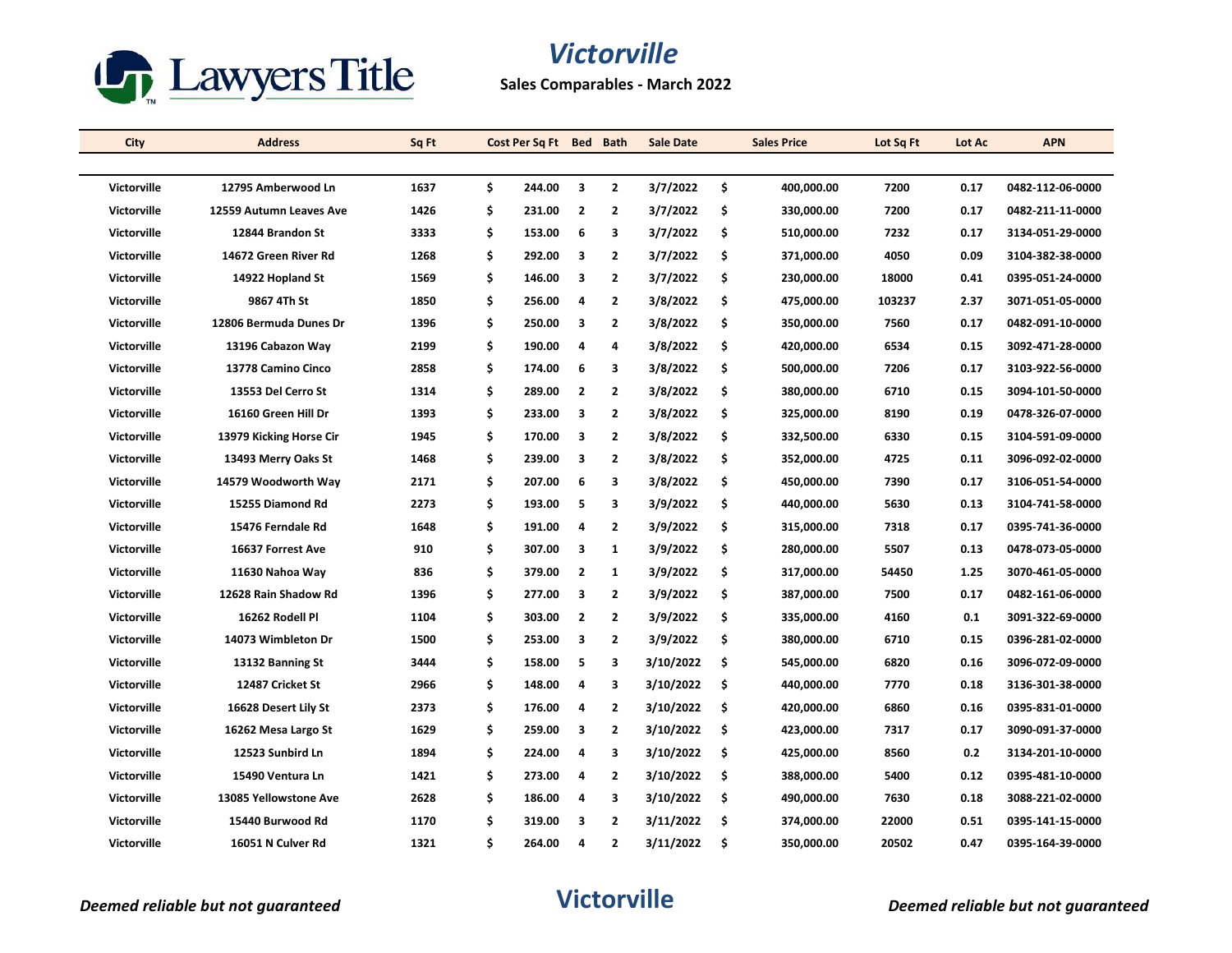

| City               | <b>Address</b>        | Sq Ft |    | Cost Per Sq Ft | <b>Bed</b> | <b>Bath</b>    | <b>Sale Date</b> |     | <b>Sales Price</b> | Lot Sq Ft | Lot Ac | <b>APN</b>       |
|--------------------|-----------------------|-------|----|----------------|------------|----------------|------------------|-----|--------------------|-----------|--------|------------------|
|                    |                       |       |    |                |            |                |                  |     |                    |           |        |                  |
| <b>Victorville</b> | 14976 Flora Ln        | 1161  | \$ | 258.00         | 4          | $\overline{2}$ | 3/11/2022        | Ŝ.  | 300,000.00         | 15150     | 0.35   | 3106-242-10-0000 |
| Victorville        | 16040 Greyrock St     | 2385  | \$ | 180.00         | 4          | $\overline{2}$ | 3/11/2022        | \$. | 430,000.00         | 8483      | 0.19   | 3092-521-06-0000 |
| <b>Victorville</b> | 13047 San Miguel St   | 2162  | \$ | 205.00         | 4          | 3              | 3/11/2022        | \$. | 445,000.00         | 8800      | 0.2    | 3095-041-52-0000 |
| Victorville        | 14354 Cactus Dr       | 1120  | \$ | 272.00         | 3          | 1              | 3/14/2022        | \$  | 305,000.00         | 7070      | 0.16   | 0477-294-10-0000 |
| Victorville        | 12364 Freeport Dr     | 2607  | \$ | 161.00         | 5          | 3              | 3/14/2022        | \$  | 421,000.00         | 5378      | 0.12   | 3096-123-26-0000 |
| <b>Victorville</b> | 14350 Hillsborough Dr | 2669  | \$ | 180.00         | 3          | 3              | 3/14/2022        | Ŝ.  | 483,000.00         | 7800      | 0.18   | 3095-411-66-0000 |
| Victorville        | 12835 Mesa View Dr    | 2170  | \$ | 216.00         | 5          | 3              | 3/14/2022        | \$  | 470,000.00         | 7298      | 0.17   | 3134-051-06-0000 |
| <b>Victorville</b> | 11979 Pepperwood St   | 1736  | \$ | 221.00         | 3          | $\overline{2}$ | 3/14/2022        | \$. | 385,000.00         | 5250      | 0.12   | 3096-991-03-0000 |
| Victorville        | 12592 Rockinghorse Ct | 1560  | \$ | 266.00         | 4          | 2              | 3/14/2022        | Ŝ.  | 415,000.00         | 17170     | 0.39   | 3095-281-15-0000 |
| Victorville        | 13848 Sunshine Ter    | 1480  | \$ | 229.00         | 3          | $\overline{2}$ | 3/14/2022        | \$. | 340,000.00         | 4172      | 0.1    | 3104-112-11-0000 |
| Victorville        | 12404 Bassett Dr      | 1659  | \$ | 248.00         | 4          | 3              | 3/15/2022        | \$. | 412,000.00         | 5403      | 0.12   | 3096-112-15-0000 |
| Victorville        | 11173 Braceo St       | 1841  | Ś  | 298.00         | 3          | 3              | 3/15/2022        | \$  | 550,000.00         | 36818     | 0.85   | 3136-081-07-0000 |
| Victorville        | 13153 Choctaw Ln      | 2472  | \$ | 202.00         | 5          | $\overline{2}$ | 3/15/2022        | \$  | 500,000.00         | 8837      | 0.2    | 3092-491-13-0000 |
| <b>Victorville</b> | 12443 Crestline Rd    | 1304  | \$ | 302.00         | 3          | $\overline{2}$ | 3/15/2022        | \$. | 395,000.00         | 4624      | 0.11   | 3095-201-73-0000 |
| Victorville        | 13210 Del Gado Rd     | 1432  | \$ | 272.00         | 3          | $\overline{2}$ | 3/15/2022        | \$  | 390,000.00         | 20000     | 0.46   | 3092-171-28-0000 |
| Victorville        | 16078 El Capitan Pl   | 1638  | \$ | 250.00         | 4          | $\mathbf{2}$   | 3/15/2022        | \$  | 410,500.00         | 7281      | 0.17   | 0394-155-10-0000 |
| <b>Victorville</b> | 11716 Espola Pl       | 1740  | \$ | 250.00         | 3          | $\overline{2}$ | 3/15/2022        | \$. | 435,000.00         | 7811      | 0.18   | 3071-334-42-0000 |
| <b>Victorville</b> | 16244 Gibson St       | 1709  | \$ | 236.00         | 4          | $\overline{2}$ | 3/15/2022        | \$  | 405,000.00         | 7200      | 0.17   | 0395-481-49-0000 |
| Victorville        | 16819 Hidden Creek Dr | 1519  | \$ | 253.00         | 3          | $\mathbf{2}$   | 3/15/2022        | \$  | 385,000.00         | 10471     | 0.24   | 3091-091-38-0000 |
| <b>Victorville</b> | 13711 Hidden Mesa Ct  | 2544  | \$ | 184.00         | 4          | 3              | 3/15/2022        | \$  | 470,000.00         | 7405      | 0.17   | 3104-451-11-0000 |
| Victorville        | 17805 Honeycomb Ln    | 1714  | \$ | 247.00         | 3          | $\overline{2}$ | 3/15/2022        | \$  | 425,000.00         | 7200      | 0.17   | 0480-265-07-0000 |
| Victorville        | 12711 Landmark Ave    | 1680  | \$ | 235.00         | 3          | $\overline{2}$ | 3/15/2022        | \$  | 395,000.00         | 20710     | 0.48   | 3091-061-32-0000 |
| Victorville        | 12964 Romero Ln       | 1632  | \$ | 254.00         | 3          | 2              | 3/15/2022        | \$  | 415,000.00         | 9698      | 0.22   | 3104-771-43-0000 |
| Victorville        | 13756 Salado Way      | 1263  | \$ | 324.00         | 3          | $\overline{2}$ | 3/15/2022        | \$  | 410,000.00         | 6840      | 0.16   | 3094-341-05-0000 |
| <b>Victorville</b> | 13754 Summer Wind St  | 1209  | \$ | 297.00         | 3          | $\overline{2}$ | 3/15/2022        | \$  | 360,000.00         | 4600      | 0.11   | 3104-111-45-0000 |
| <b>Victorville</b> | 15443 Vallejo St      | 1404  | \$ | 238.00         | 4          | 1              | 3/15/2022        | \$  | 335,000.00         | 13317     | 0.31   | 0478-266-02-0000 |
| <b>Victorville</b> | 14824 Cerezo Rd       | 984   | \$ | 304.00         | 3          | 1              | 3/16/2022        | \$. | 300,000.00         | 18900     | 0.43   | 3092-051-17-0000 |
| Victorville        | 16644 Majela Ave      | 1120  | \$ | 312.00         | 3          | $\overline{2}$ | 3/16/2022        | Ŝ.  | 350,000.00         | 18000     | 0.41   | 0395-023-20-0000 |
| <b>Victorville</b> | 11662 Nahoa Way       | 1712  | Ś  | 260.00         | 3          | $\overline{2}$ | 3/16/2022        | \$  | 446,000.00         | 50529     | 1.16   | 3070-461-04-0000 |
| <b>Victorville</b> | 12492 Redrock Ct      | 1830  | \$ | 230.00         | 4          | $\overline{2}$ | 3/16/2022        | \$  | 422,000.00         | 7400      | 0.17   | 3134-371-04-0000 |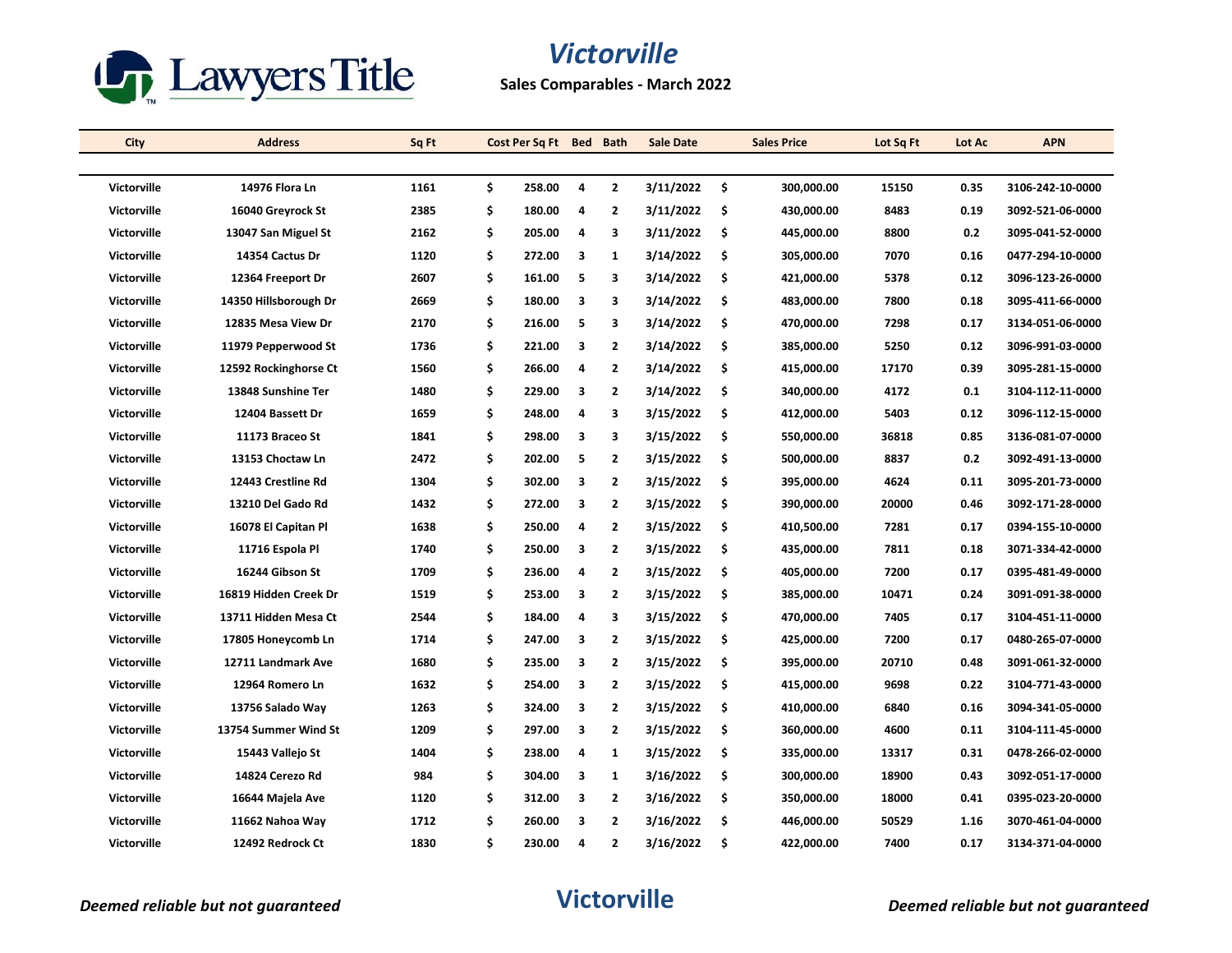

**Sales Comparables - March 2022**

| City               | <b>Address</b>           | Sq Ft |     | Cost Per Sq Ft Bed |                | <b>Bath</b>    | <b>Sale Date</b> |     | <b>Sales Price</b> | Lot Sq Ft | Lot Ac | <b>APN</b>       |
|--------------------|--------------------------|-------|-----|--------------------|----------------|----------------|------------------|-----|--------------------|-----------|--------|------------------|
|                    |                          |       |     |                    |                |                |                  |     |                    |           |        |                  |
| <b>Victorville</b> | 17870 Sage Hen Rd        | 2035  | \$. | 175.00             | 3              | $\overline{2}$ | 3/16/2022        | \$  | 358,000.00         | 8450      | 0.19   | 3088-231-23-0000 |
| Victorville        | 12389 San Ysidro St      | 2036  | \$  | 221.00             | 4              | $\mathbf{2}$   | 3/16/2022        | \$  | 450,000.00         | 8829      | 0.2    | 3095-061-20-0000 |
| Victorville        | 14575 Tucson St          | 2334  | \$  | 177.00             | 4              | 3              | 3/16/2022        | \$  | 415,000.00         | 7197      | 0.17   | 3106-101-42-0000 |
| Victorville        | 16652 Zenda St           | 1470  | \$  | 217.00             | 3              | 1              | 3/16/2022        | \$  | 320,000.00         | 8400      | 0.19   | 0477-143-18-0000 |
| Victorville        | 16761 B St               | 1034  | \$  | 258.00             | $\overline{2}$ | $\mathbf{1}$   | 3/17/2022        | \$  | 267,500.00         | 3525      | 0.08   | 0478-231-16-0000 |
| <b>Victorville</b> | 12934 Bucknell Ct        | 2540  | \$  | 187.00             | 4              | 3              | 3/17/2022        | \$  | 475,000.00         | 12700     | 0.29   | 3094-171-15-0000 |
| Victorville        | 14572 Choke Cherry Dr    | 1710  | \$  | 220.00             | 4              | $\overline{2}$ | 3/17/2022        | \$  | 377,000.00         | 7500      | 0.17   | 3093-011-19-0000 |
| Victorville        | 13730 Gobi Ct            | 2784  | \$  | 159.00             | 4              | 3              | 3/17/2022        | \$  | 445,000.00         | 5663      | 0.13   | 3104-461-48-0000 |
| <b>Victorville</b> | 14404 Mojave Dr          | 1071  | \$  | 298.00             | 3              | $\overline{2}$ | 3/17/2022        | \$  | 320,000.00         | 7200      | 0.17   | 0477-292-05-0000 |
| Victorville        | 16022 Molino Dr          | 1070  | \$  | 271.00             | $\overline{2}$ | $\overline{2}$ | 3/17/2022        | \$  | 290,000.00         | 4240      | 0.1    | 0396-213-09-0000 |
| Victorville        | 13105 Tamarisk Rd        | 1822  | \$  | 47.00              | 3              | $\overline{2}$ | 3/17/2022        | Ŝ.  | 86,000.00          | 8145      | 0.19   | 3088-211-64-0000 |
| Victorville        | 10955 Bay Shore St       | 2811  | \$  | 161.00             | 4              | 4              | 3/18/2022        | \$  | 455,000.00         | 7210      | 0.17   | 3136-431-33-0000 |
| Victorville        | 13692 Bedford Pl         | 1681  | \$  | 255.00             | 3              | $\overline{2}$ | 3/18/2022        | \$  | 430,000.00         | 7047      | 0.16   | 3094-711-60-0000 |
| Victorville        | 12830 Boulder Creek Rd   | 2045  | \$  | 161.00             | 5              | $\overline{2}$ | 3/18/2022        | \$  | 330,000.00         | 12000     | 0.28   | 3095-441-26-0000 |
| <b>Victorville</b> | 13772 Burning Tree Dr    | 1661  | \$  | 234.00             | 3              | $\overline{2}$ | 3/18/2022        | \$  | 390,000.00         | 5827      | 0.13   | 0396-302-06-0000 |
| Victorville        | 13830 Driftwood Dr       | 1516  | \$  | 75.00              | 3              | $\overline{2}$ | 3/18/2022        | \$  | 115,000.00         | 7200      | 0.17   | 0480-221-05-0000 |
| Victorville        | 11587 Gayneswood St      | 2652  | \$  | 1.00               | 3              | $\mathbf{2}$   | 3/18/2022        | \$  | 3,230.00           | 5001      | 0.11   | 3096-244-30-0000 |
| <b>Victorville</b> | 17642 Park Terrace Ct    | 1826  | \$  | 221.00             | 3              | $\overline{2}$ | 3/18/2022        | \$. | 405,000.00         | 7437      | 0.17   | 3091-481-03-0000 |
| Victorville        | 14643 Ponderosa Ranch Rd | 1805  | \$  | 229.00             | 4              | $\overline{2}$ | 3/18/2022        | \$  | 415,000.00         | 7800      | 0.18   | 3093-031-56-0000 |
| Victorville        | 15231 Sunflower Ln       | 1095  | \$  | 273.00             | $\overline{2}$ | $\overline{2}$ | 3/18/2022        | \$  | 300,000.00         | 5000      | 0.11   | 3104-182-29-0000 |
| <b>Victorville</b> | 12647 Versaille St       | 2897  | \$  | 164.00             | 4              | $\overline{2}$ | 3/18/2022        | \$  | 477,000.00         | 7834      | 0.18   | 3135-411-05-0000 |
| Victorville        | 13202 Yellowstone Ave    | 2220  | \$  | 240.00             | 4              | $\mathbf{2}$   | 3/18/2022        | \$  | 535,000.00         | 8262      | 0.19   | 3088-181-28-0000 |
| Victorville        | 14874 Ann Dr             | 1783  | \$  | 221.00             | 3              | $\mathbf{2}$   | 3/21/2022        | \$  | 395,000.00         | 6350      | 0.15   | 3106-071-31-0000 |
| Victorville        | 13899 Appaloosa Ct       | 1385  | \$  | 252.00             | 3              | $\overline{2}$ | 3/21/2022        | \$  | 350,000.00         | 7000      | 0.16   | 3104-311-21-0000 |
| Victorville        | 12240 Brynwood St        | 1346  | \$  | 286.00             | 3              | $\overline{2}$ | 3/21/2022        | \$  | 385,000.00         | 6098      | 0.14   | 3134-141-42-0000 |
| <b>Victorville</b> | 12761 Fairway Dr         | 1498  | \$  | 106.00             | 3              | $\overline{2}$ | 3/21/2022        | \$  | 160,000.00         | 10393     | 0.24   | 0482-122-25-0000 |
| Victorville        | 14807 Honeysuckle St     | 2452  | \$  | 185.00             | 4              | 3              | 3/21/2022        | \$  | 456,000.00         | 7500      | 0.17   | 3106-122-35-0000 |
| <b>Victorville</b> | 13151 Keokuk St          | 2702  | \$  | 40.00              | 6              | 3              | 3/21/2022        | \$  | 109,000.00         | 4560      | 0.1    | 3092-461-34-0000 |
| <b>Victorville</b> | 13077 Nelliebell Dr      | 1915  | Ś   | 234.00             | 3              | $\overline{2}$ | 3/21/2022        | \$  | 450,000.00         | 7800      | 0.18   | 3094-521-21-0000 |
| <b>Victorville</b> | 13224 Pacoima Rd         | 2110  | \$  | 199.00             | 4              | $\mathbf{2}$   | 3/21/2022        | \$  | 420,000.00         | 11000     | 0.25   | 3094-661-02-0000 |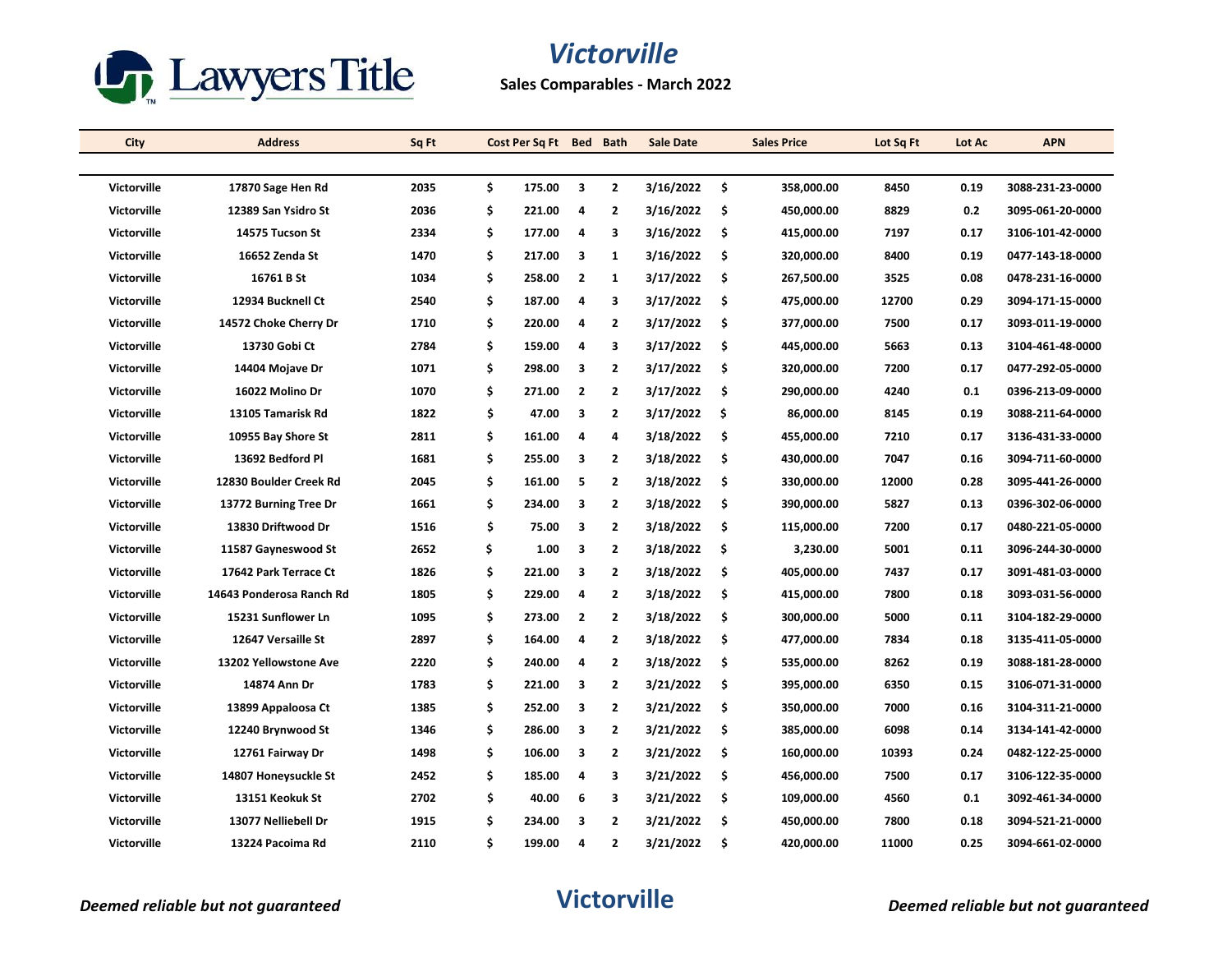

| City               | <b>Address</b>           | Sq Ft |    | Cost Per Sq Ft Bed Bath |   |                | <b>Sale Date</b> |     | <b>Sales Price</b> | Lot Sq Ft | Lot Ac | <b>APN</b>       |
|--------------------|--------------------------|-------|----|-------------------------|---|----------------|------------------|-----|--------------------|-----------|--------|------------------|
|                    |                          |       |    |                         |   |                |                  |     |                    |           |        |                  |
| <b>Victorville</b> | 12380 Stillwater Dr      | 1652  | \$ | 233.00                  | 3 | $\overline{2}$ | 3/21/2022        | \$. | 385,000.00         | 7500      | 0.17   | 3091-311-41-0000 |
| <b>Victorville</b> | 12723 Brandon St         | 2170  | \$ | 216.00                  | 5 | 3              | 3/22/2022        | \$. | 470,000.00         | 8005      | 0.18   | 3134-061-33-0000 |
| <b>Victorville</b> | 14747 Cerezo Rd          | 2022  | \$ | 202.00                  | 3 | $\overline{2}$ | 3/22/2022        | Ŝ.  | 410,000.00         | 18800     | 0.43   | 3092-051-24-0000 |
| <b>Victorville</b> | 18430 Fortuna Ln         | 1435  | \$ | 285.00                  | 3 | $\mathbf{2}$   | 3/22/2022        | \$  | 410,000.00         | 8040      | 0.18   | 0480-244-04-0000 |
| Victorville        | 15414 Jojoba Ln          | 1648  | \$ | 249.00                  | 4 | $\overline{2}$ | 3/22/2022        | \$  | 411,500.00         | 7345      | 0.17   | 0395-701-43-0000 |
| <b>Victorville</b> | 14593 Owens River Rd     | 2546  | \$ | 181.00                  | 4 | 3              | 3/22/2022        | \$  | 462,500.00         | 7500      | 0.17   | 3093-011-54-0000 |
| <b>Victorville</b> | 15642 Pamela Ln          | 1406  | \$ | 231.00                  | 3 | $\overline{2}$ | 3/22/2022        | \$  | 325,000.00         | 17900     | 0.41   | 0395-148-20-0000 |
| Victorville        | 12966 San Miguel St      | 2504  | \$ | 183.00                  | 4 | 3              | 3/22/2022        | \$. | 460,000.00         | 8500      | 0.2    | 3095-041-38-0000 |
| Victorville        | 12720 Spring Valley Pkwy | 2005  | \$ | 233.00                  | 3 | $\overline{2}$ | 3/22/2022        | \$  | 468,000.00         | 8592      | 0.2    | 0482-111-14-0000 |
| <b>Victorville</b> | 13400 Sun Valley Cir     | 1479  | \$ | 216.00                  | 3 | $\overline{2}$ | 3/22/2022        | \$  | 320,000.00         | 8000      | 0.18   | 3095-111-66-0000 |
| <b>Victorville</b> | 15849 Topango Rd         | 1040  | \$ | 331.00                  | 3 | $\overline{2}$ | 3/22/2022        | \$. | 345,000.00         | 25350     | 0.58   | 0395-171-16-0000 |
| <b>Victorville</b> | 12969 Aster Rd           | 708   | \$ | 423.00                  | 2 | 1              | 3/23/2022        | \$. | 300,000.00         | 23715     | 0.54   | 3105-041-11-0000 |
| <b>Victorville</b> | 12995 Camellia Rd        | 1514  | \$ | 264.00                  | 3 | $\overline{2}$ | 3/23/2022        | \$  | 400,000.00         | 43908     | 1.008  | 3105-021-09-0000 |
| <b>Victorville</b> | 14870 Cheyenne Pl        | 1377  | \$ | 290.00                  | 3 | $\overline{2}$ | 3/23/2022        | \$  | 400,000.00         | 7600      | 0.17   | 3106-061-22-0000 |
| <b>Victorville</b> | 13609 First Ave          | 1040  | \$ | 336.00                  | 3 | $\overline{2}$ | 3/23/2022        | \$. | 350,000.00         | 22400     | 0.51   | 3090-171-29-0000 |
| Victorville        | 13620 Freedom Way        | 1697  | \$ | 247.00                  | 4 | $\mathbf{2}$   | 3/23/2022        | \$  | 420,000.00         | 11400     | 0.26   | 3094-291-17-0000 |
| <b>Victorville</b> | 13372 Medicine Bow Ct    | 2054  | \$ | 143.00                  | 4 | $\overline{2}$ | 3/23/2022        | \$. | 295,000.00         | 10060     | 0.23   | 3104-041-23-0000 |
| Victorville        | 12396 Mesa Rojo Way      | 2015  | \$ | 215.00                  | 4 | $\overline{2}$ | 3/23/2022        | \$  | 435,000.00         | 7200      | 0.17   | 3096-283-75-0000 |
| <b>Victorville</b> | 13024 Ninth Ave          | 1826  | \$ | 219.00                  | 3 | $\overline{2}$ | 3/23/2022        | \$  | 400,000.00         | 7242      | 0.17   | 3092-412-39-0000 |
| <b>Victorville</b> | 11733 Old Ranch Rd       | 1569  | \$ | 267.00                  | 3 | $\overline{2}$ | 3/23/2022        | \$. | 420,000.00         | 36600     | 0.84   | 3072-101-18-0000 |
| <b>Victorville</b> | 15346 San Miguel Way     | 2019  | \$ | 217.00                  | 4 | 3              | 3/23/2022        | \$. | 440,000.00         | 11000     | 0.25   | 3106-131-51-0000 |
| <b>Victorville</b> | 12430 Terrano Dr         | 1850  | \$ | 213.00                  | 4 | $\overline{2}$ | 3/23/2022        | \$  | 395,000.00         | 6600      | 0.15   | 3134-291-49-0000 |
| <b>Victorville</b> | 13967 Trigger Ln         | 2524  | \$ | 172.00                  | 4 | 3              | 3/23/2022        | \$. | 435,000.00         | 10000     | 0.23   | 3094-531-24-0000 |
| <b>Victorville</b> | 16388 Victoria Dr        | 1161  | \$ | 303.00                  | 3 | $\mathbf{1}$   | 3/23/2022        | \$  | 352,000.00         | 12780     | 0.29   | 0478-382-01-0000 |
| Victorville        | 13788 Angeles Dr         | 1304  | \$ | 287.00                  | 3 | $\overline{2}$ | 3/24/2022        | \$  | 375,000.00         | 4050      | 0.09   | 3095-201-02-0000 |
| <b>Victorville</b> | 12980 Blair St           | 2832  | \$ | 180.00                  | 5 | 3              | 3/24/2022        | \$. | 510,500.00         | 8500      | 0.2    | 3096-501-39-0000 |
| Victorville        | 13641 Dean Pl            | 2546  | \$ | 188.00                  | 3 | $\overline{2}$ | 3/24/2022        | \$  | 480,000.00         | 32100     | 0.74   | 3090-181-23-0000 |
| <b>Victorville</b> | 11799 Espola Pl          | 1740  | \$ | 258.00                  | 3 | $\overline{2}$ | 3/24/2022        | \$. | 450,000.00         | 7474      | 0.17   | 3071-334-32-0000 |
| <b>Victorville</b> | 15441 Jojoba Ln          | 1648  | Ś  | 209.00                  | 4 | $\overline{2}$ | 3/24/2022        | \$  | 345,000.00         | 7841      | 0.18   | 0395-701-21-0000 |
| <b>Victorville</b> | 13986 Rogers Ln          | 2364  | \$ | 200.00                  | 4 | 3              | 3/24/2022        | \$. | 475,000.00         | 7200      | 0.17   | 3094-521-70-0000 |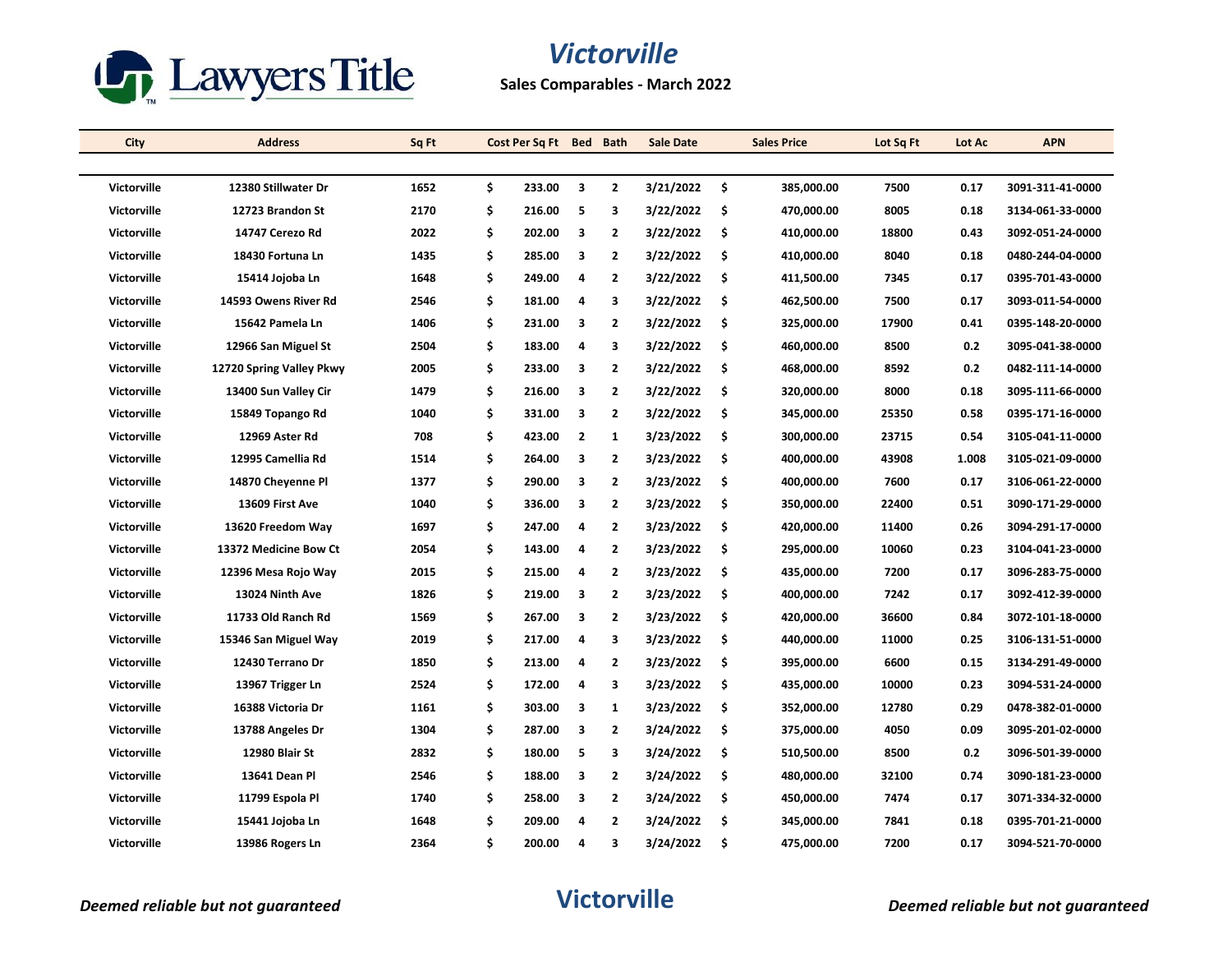

**Sales Comparables - March 2022**

| City               | <b>Address</b>           | Sq Ft | Cost Per Sq Ft Bed Bath |                         |                | <b>Sale Date</b> | <b>Sales Price</b> | Lot Sq Ft | Lot Ac | <b>APN</b>       |
|--------------------|--------------------------|-------|-------------------------|-------------------------|----------------|------------------|--------------------|-----------|--------|------------------|
|                    |                          |       |                         |                         |                |                  |                    |           |        |                  |
| Victorville        | 13062 San Dimas Cir      | 2504  | \$<br>171.00            | 4                       | 3              | 3/24/2022        | \$<br>430,000.00   | 8250      | 0.19   | 3095-051-58-0000 |
| Victorville        | 12478 San Jacinto Dr     | 1070  | \$<br>313.00            | $\overline{\mathbf{2}}$ | $\overline{2}$ | 3/24/2022        | \$<br>335,000.00   | 4703      | 0.11   | 3095-201-55-0000 |
| Victorville        | 13536 Western Meadows Ln | 2544  | \$<br>176.00            | 4                       | 3              | 3/24/2022        | \$<br>450,000.00   | 7548      | 0.17   | 3104-053-19-0000 |
| <b>Victorville</b> | 13375 Alta Vista Dr      | 3527  | \$<br>136.00            | 4                       | 3              | 3/25/2022        | \$<br>480,000.00   | 7200      | 0.17   | 3088-131-34-0000 |
| Victorville        | 13585 Bentley St         | 2922  | \$<br>167.00            | 6                       | 4              | 3/25/2022        | \$<br>490,000.00   | 7232      | 0.17   | 3096-401-39-0000 |
| <b>Victorville</b> | 15652 Choctaw St         | 1501  | \$<br>259.00            | 3                       | $\overline{2}$ | 3/25/2022        | \$<br>390,000.00   | 4750      | 0.11   | 3092-472-09-0000 |
| Victorville        | 12224 Pluto Dr           | 1517  | \$<br>250.00            | 3                       | $\overline{2}$ | 3/25/2022        | \$<br>380,000.00   | 4050      | 0.09   | 3095-231-38-0000 |
| Victorville        | 13485 Sea Gull Dr        | 1865  | \$<br>213.00            | 3                       | $\overline{2}$ | 3/25/2022        | \$<br>399,000.00   | 7200      | 0.17   | 3088-061-29-0000 |
| <b>Victorville</b> | 12238 Silver Arrow Way   | 1500  | \$<br>276.00            | 3                       | $\overline{2}$ | 3/25/2022        | \$<br>415,000.00   | 8129      | 0.19   | 3134-451-12-0000 |
| Victorville        | 15031 Tatum Rd           | 838   | \$<br>214.00            | $\overline{2}$          | 1              | 3/25/2022        | \$<br>180,000.00   | 13000     | 0.3    | 0477-101-05-0000 |
| <b>Victorville</b> | 16830 Tracy St           | 971   | \$<br>110.00            | $\mathbf{2}$            | 1              | 3/25/2022        | \$<br>107,000.00   | 6750      | 0.15   | 0477-071-21-0000 |
| <b>Victorville</b> | 12717 Autumn Leaves Ave  | 1677  | \$<br>244.00            | 3                       | $\mathbf{2}$   | 3/29/2022        | \$<br>410,000.00   | 11485     | 0.26   | 0482-102-14-0000 |
| Victorville        | 14914 S Culver Rd        | 1161  | \$<br>288.00            | 3                       | $\overline{2}$ | 3/29/2022        | \$<br>335,000.00   | 10890     | 0.25   | 3106-242-02-0000 |
| <b>Victorville</b> | 13710 Driftwood Dr       | 2467  | \$<br>202.00            | 4                       | $\overline{2}$ | 3/29/2022        | \$<br>500,000.00   | 9239      | 0.21   | 0480-243-09-0000 |
| Victorville        | 13775 Driftwood Dr       | 2332  | \$<br>213.00            | 3                       | 3              | 3/29/2022        | \$<br>499,000.00   | 9665      | 0.22   | 0480-244-22-0000 |
| Victorville        | 12526 Elmcroft Ln        | 2489  | \$<br>156.00            | 3                       | $\overline{2}$ | 3/29/2022        | \$<br>389,000.00   | 11000     | 0.25   | 0482-234-40-0000 |
| Victorville        | 18440 Fortuna Ln         | 1850  | \$<br>235.00            | 3                       | $\overline{2}$ | 3/29/2022        | \$<br>435,000.00   | 7385      | 0.17   | 0480-244-03-0000 |
| Victorville        | 11631 Guy Ave            | 2072  | \$<br>85.00             | 4                       | 4              | 3/29/2022        | \$<br>177,000.00   | 64730     | 1.486  | 3071-361-35-0000 |
| <b>Victorville</b> | 12267 Honeybear Ln       | 1995  | \$<br>225.00            | 4                       | 3              | 3/29/2022        | \$<br>450,000.00   | 10000     | 0.23   | 3134-461-17-0000 |
| Victorville        | 14582 King Canyon Rd     | 2546  | \$<br>151.00            | 4                       | 3              | 3/29/2022        | \$<br>385,000.00   | 9072      | 0.21   | 3093-021-67-0000 |
| Victorville        | 15949 La Verida Ct       | 1420  | \$<br>250.00            | 3                       | $\overline{2}$ | 3/29/2022        | \$<br>355,000.00   | 8640      | 0.2    | 0478-281-06-0000 |
| <b>Victorville</b> | 13701 Nassau Dr          | 3236  | \$<br>171.00            | 4                       | 3              | 3/29/2022        | \$<br>556,000.00   | 7114      | 0.16   | 0396-333-10-0000 |
| Victorville        | <b>15103 Roan Cir</b>    | 1842  | \$<br>244.00            | 4                       | $\overline{2}$ | 3/29/2022        | \$<br>450,000.00   | 5000      | 0.11   | 3104-211-34-0000 |
| Victorville        | 13652 Sylvan Oaks Rd     | 1468  | \$<br>248.00            | 3                       | $\overline{2}$ | 3/29/2022        | \$<br>365,000.00   | 4475      | 0.1    | 3096-102-17-0000 |
| Victorville        | 16029 White Mountain Pl  | 1937  | \$<br>228.00            | 4                       | $\overline{2}$ | 3/29/2022        | \$<br>442,000.00   | 9250      | 0.21   | 0394-065-13-0000 |
| Victorville        | 14459 Bailey Ct          | 2048  | \$<br>222.00            | 5                       | 3              | 3/30/2022        | \$<br>455,000.00   | 7700      | 0.18   | 0394-481-43-0000 |
| Victorville        | 12430 Bassett Dr         | 2121  | \$<br>209.00            | 4                       | 3              | 3/30/2022        | \$<br>444,000.00   | 5855      | 0.13   | 3096-112-18-0000 |
| Victorville        | 14815 Choke Cherry Dr    | 1995  | \$<br>204.00            | 3                       | $\overline{2}$ | 3/30/2022        | \$<br>408,000.00   | 9030      | 0.21   | 3093-051-61-0000 |
| <b>Victorville</b> | 15007 Flamenco Pl        | 2825  | \$<br>166.00            | 3                       | 3              | 3/30/2022        | \$<br>470,000.00   | 9298      | 0.21   | 3104-762-11-0000 |
| <b>Victorville</b> | 13285 Gatewood Ct        | 1736  | \$<br>239.00            | 3                       | $\overline{2}$ | 3/30/2022        | \$<br>415,000.00   | 5250      | 0.12   | 3096-991-46-0000 |